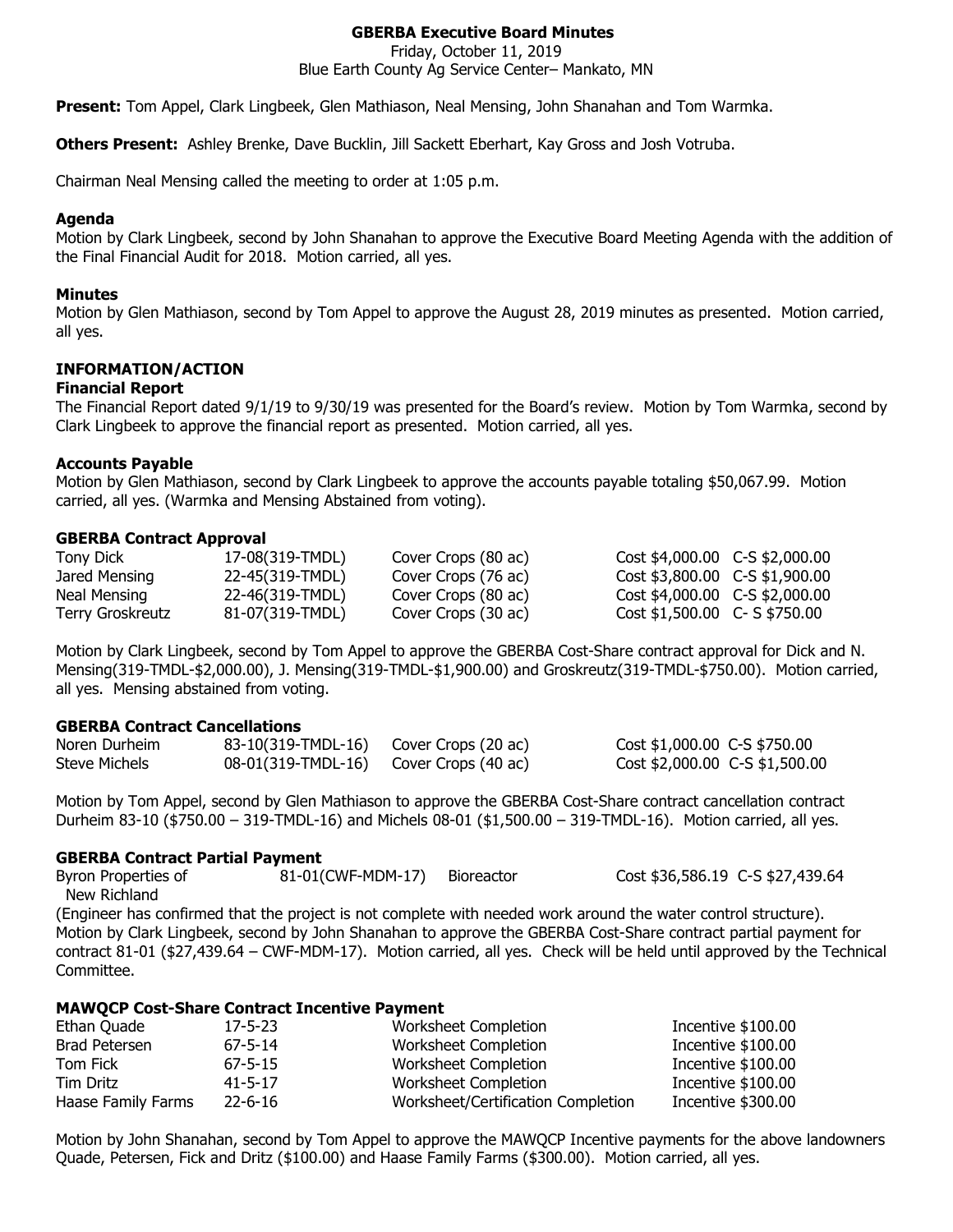# **Page 2 GBERBA Executive Board Minutes October 11, 2019**

# **BWSR 2020 Cover Crop Demonstration Grant Application**

Motion by Glen Mathiason, second by Clark Lingbeek to approve the submission of a Cover Crop Demonstration Grant totaling \$250,000. Motion carried, all yes.

# **November Policy Board/Technical Meeting Update**

### **2018 Financial Audit** - Reviewed

Motion by Tom Warmka, second by Clark Lingbeek to approve the 2018 Financial Audit completed by Peterson Company. Motion carried, all yes.

# **COORDINATOR REPORT**

### **MN Agricultural Water Quality Certification Program**

Update on progress made in areas 5 and 6 – See Certification Specialist Reports. Over 500,000 acres certified! MDA will be working with GBERBA to extend our agreement for another five years.

### **2016 MPCA – 319 Drainage Grant - GRANT COMPLETED**

An Outreach Booklet has been printed and will be sent to Drainage staff and elected officials to see conservation opportunities and potential in drainage systems.

319 Drainage Grant: Side inlet structures 50% cost share. These are federal dollars matched by state or local dollars. **We have submitted the final report for payment.**

### **2017 MPCA 319 Grant - Cover Crops and Alternative Tile Intakes**

An Implementation Policy Paper for the grant titled "Greater Blue Earth River Basin TMDL Implementation" has been developed and reviewed at the Technical meeting. This guidance document will be posted on the GBERBA website. Cover crops: \$50.00 dollars per acre maximum, 50% cost share maximum (\$25.00 ac.), 80-acre size maximum per owner. Prioritization required. Alternative intakes: Rock and pattern tile. \$500.00 maximum and 50% cost share. These are federal dollars and require state or local match. Perforated risers, broom and other water quality intakes: \$200.00 maximum and 50% cost share. These are federal dollars and require state or local match.

## **The grant amendment has been completed and all remaining cost share for projects including Alternative intakes, Side inlets, and Cover crops will be at 50% cost share. New grant policy papers have been generated. Grant End Date 8-31-2020**

#### **2017 CWF Grant- Multipurpose Drainage Management**

Multipurpose Drainage Management **-** \$301,200: Projects for this Drainage Grant will need to be located in public ditch sheds. **GBERBA member entire counties are eligible**. Priority parameters are developed to identify the eligible ditches. A guidance policy sheet is online.

A grant Work Plan Revision has been approved by the BWSR to allow for CAP 130 Drainage Water Management plans and for Structures for Water Control. **Grant End Date 12-31-2019. Requested Extension to 12-31-2020**

#### **One Watershed One Plan Planning Grants, Watonwan Watershed**

The Watonwan 1W1P Project is in full swing completing the plan language. The Advisory/ Steering Committee last met on October 2, to review progress made on the measurable goals, actions, and programs table. These will need to be completed for all issues in the plan.

# **2020 Clean Water Fund Grant Potential**

GBERBA staff submitted a Drinking Water Protection Grant application as well as a MDM Grant application. BWSR will announce the grant awards in January.

#### **Staff Reports**

**Watonwan Watershed Resource Specialist** – Joshua Votruba – See Handout **Area 6 Certification Specialist** – Herman Bartsch – See Handout **Area 5 Certification Specialist** – Danielle Evers - See Handout **MDA – Conservation Corp Member** – Lee Tapper – See Handout

# **Agency Reports**

**BWSR** – Jill Sackett Eberhart – Watershed Based Implementation Funding for approved One Watershed One Plan Watershed Plans. Approved at the September BWSR Board Meeting each watershed gets a base of \$250,000 plus a percentage of Private Lands (90%) and Public Waters (10%). Cover crop grant application due October 24<sup>th</sup> and the Extension for MDM is being worked on for GBERBA.